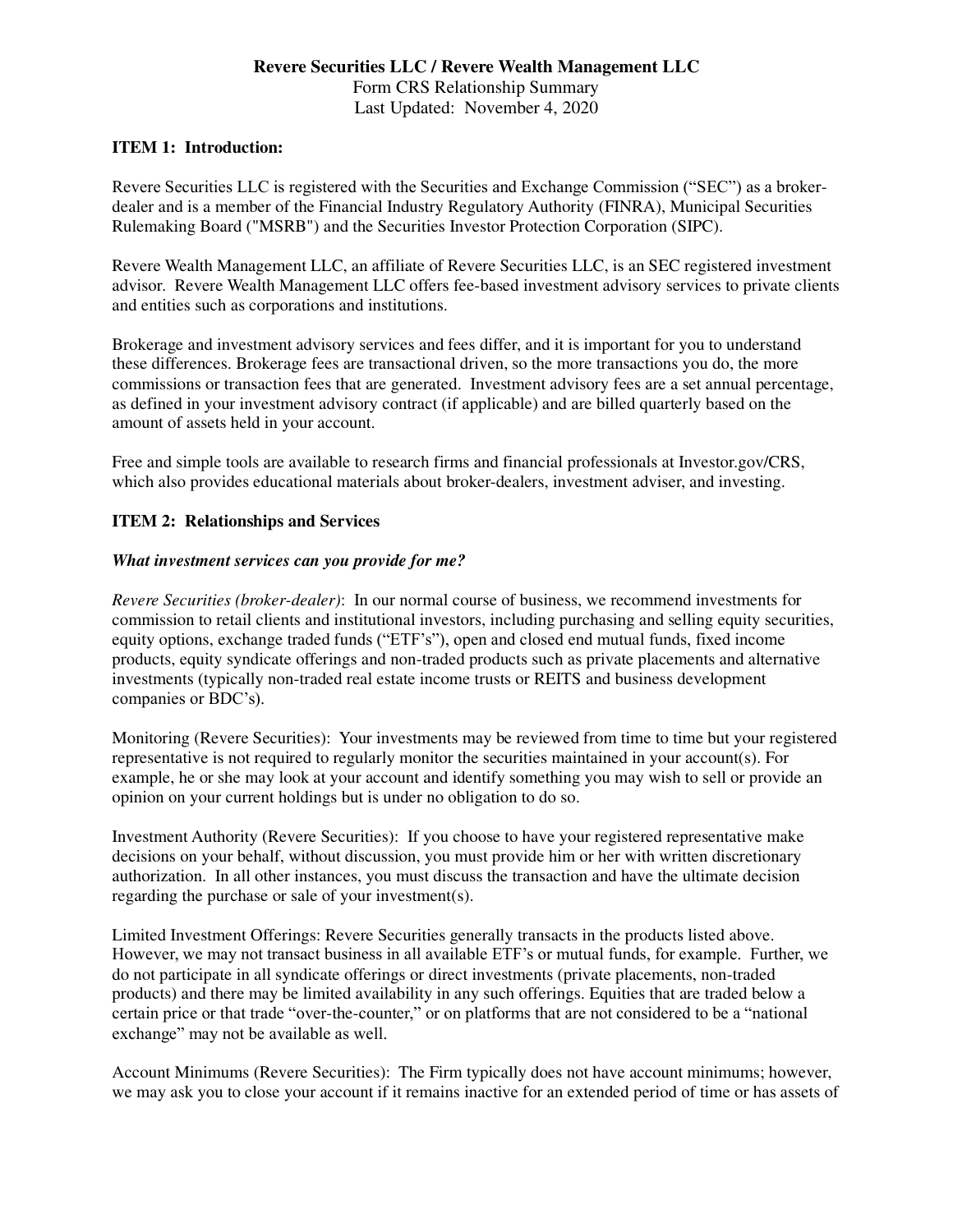little or no value. You are charged annual inactivity fees by our clearing firm or custodian (for Revere Wealth clients), so it is generally in your best interest to close an account if you do not expect to purchase or sell securities in the coming year.

*Revere Wealth Management (investment adviser)*: As an affiliated investment advisor of Revere Securities and in our normal course of business, we provide discretionary management of your investments for a fee based on your assets under our management. Investments can include any of the products listed under Revere Securities (above), however, the majority of the investments are generally in equity securities and fixed income products.

Monitoring (Revere Wealth): Your investment advisory representative monitors your overall account on a regular basis, except for certain exceptions such as traveling with no ability to monitor. Your investment advisory representative also undertakes additional performance reviews occurring at least once per quarter. This is a standard part of our investment advisory services with no additional fees or charges.

Investment Authority (Revere Wealth): Your investment advisory representative obtains written discretionary authority from you at the time of your account opening. This will allow him/her to purchase or sell securities in your account without any verbal authorization to do so. We also offer nondiscretionary accounts, which require our investment advisor representatives to discuss your investments prior to any purchase or sale.

Limited Investment Offerings: Revere Wealth generally transacts in equity securities and fixed income products, however, may transact in any product that is available to Revere Securities (see above).

Account Minimums (Revere Wealth: The Firm typically has an account minimum of \$100,000 however, we may waive this minimum, at our discretion.

Additional Information: Revere Wealth Management has an ADV Part 2, Brochure outlining its investment practices and fees charged. A copy of this brochure is available via written request to our Compliance Department (see contact information at the end of this document) or via our website at [www.reveresecurities.com.](http://www.reveresecurities.com/)

## **Conversation Starters: You may wish to have a discussion with your financial professional regarding relationships and services.**

*"Given my financial situation, should I choose an investment advisory service? Should I choose a brokerage service? Should I choose both? Why or why not?"*

*"How will you choose investments you recommend to me?"*

*"What is your relevant experience, including your licenses, education and other qualifications? What do these qualifications mean?"*

## **ITEM 3: Fees, Costs, Conflicts, and Standard of Conduct**

#### **What fees will I pay?**

As a Revere Securities LLC (brokerage) client, you will be charged a commission for each trade you make in your account. The Firm has a standard default commission schedule; however, most commissions are negotiated between you and your registered representative and may vary for each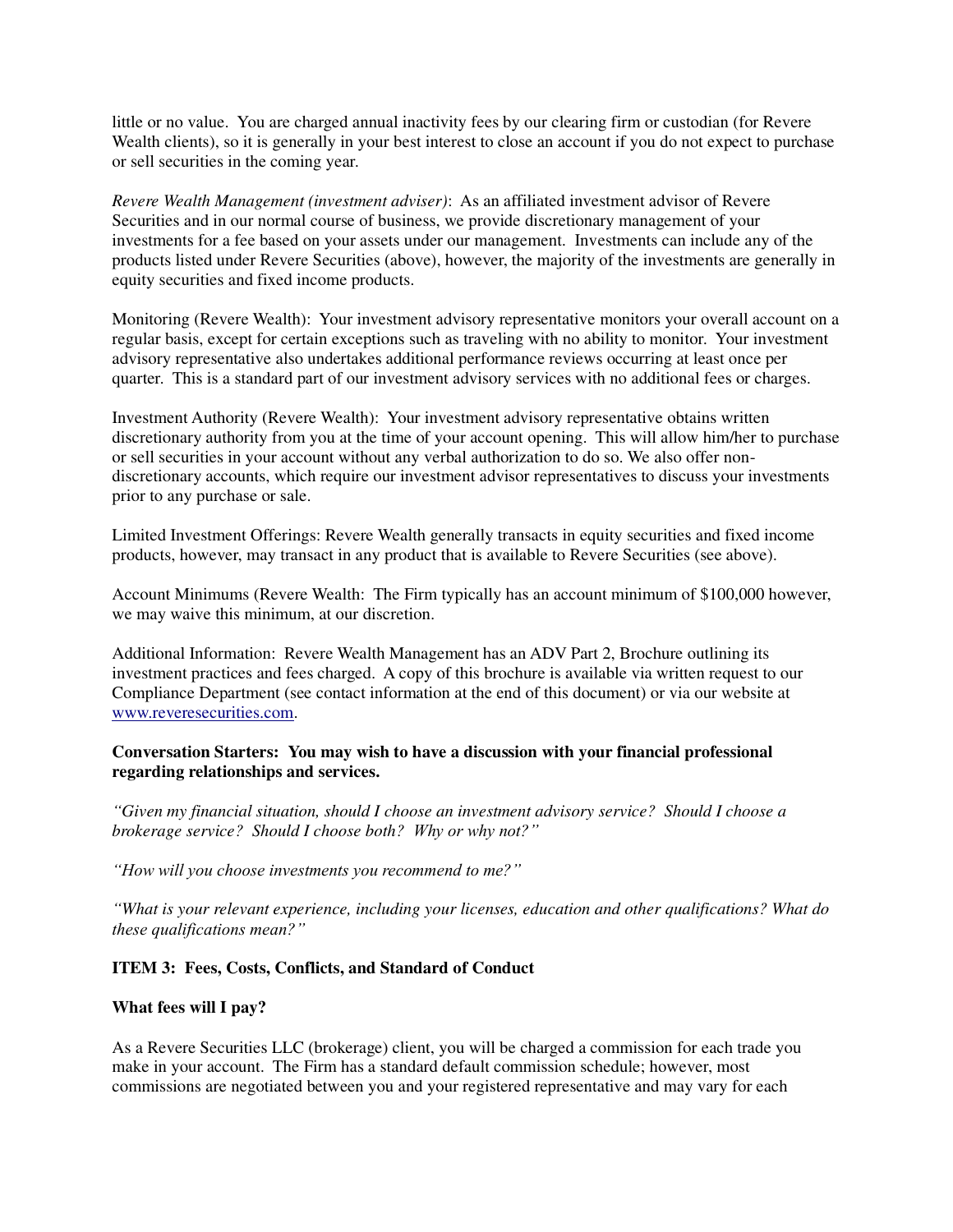transaction. In a commission-based account, you are charged more when there are more trades in your account. The Firm, therefore, has incentive to encourage you to trade more frequently.

Additional Fees and Costs (Revere Securities): In addition to your commissions, you are charged a postage and handling fee (currently \$5.95) per transaction. An example of other fees you are charged include wire fees, margin interest (margin accounts only) and inactivity fees. A full list of these fees is provided during the account opening process and again at year end.

As a Revere Wealth Management LLC (investment advisor) client, you will be charged an annual fee (deducted quarterly from your account) based on your assets under management. Our standard fee schedule is provided to you in our Firm Brochure and can range from less than 1% to 2 ½% depending on the amount of assets you hold in your account. The more assets under management you have, the more fees you may be paying. The Firm, therefore, has an incentive to encourage you to increase assets in your account.

Additional Fees and Costs (Revere Wealth): Unless otherwise waived by your investment advisory representative, you will be subject to other costs and fees as outlined in your advisory contract, and may include, a transactional ticket charge on equities, a transactional ticket charge on fixed income securities and wire fees. You receive a full listing of these fees at the onset of your account and a reminder of the custodian fees (wires, custody of certain products, postage and handling) sent to you annually.

Whether you have an account at Revere Securities or at Revere Wealth, you will pay fees and costs whether you make money or lose money on your investments. Fees and costs will reduce any amount of money made on your investments over time. Please make sure you understand what fees and costs you are paying.

You may wish to discuss these fees more with your registered representative or investment advisor representative.

## **Conversation Starters:**

*"Help me understand how these fees and costs may impact might affect my investments. If I give you \$10,000 to invest, how much will go to fees and costs and how much will be invested for me?"*

*"What are your legal obligations to me when providing recommendations to me as my broker-dealer or when acting as my investment advisor? How else does your firm make money and what conflicts of interest do you have?"*

#### **Standard of Conduct:**

"*When we provide you with a recommendation as your broker-dealer or act as your investment adviser,* we have to act in your best interest and not put our interest ahead of yours." At the same time the way we make money creates some conflicts with your interests. You should understand and ask us about these conflicts because they can affect the recommendations and investment advice, we provide you. Here are some examples to help you understand what this means:

- Proprietary Products: Not currently applicable;
- Third-Party Payments: Revere Securities receives compensation from the syndicate manager when participating in a syndicate offering. This provides incentive to sell initial or secondary syndicate offerings to you, as the Firm obtains sales credit compensation from each sale.